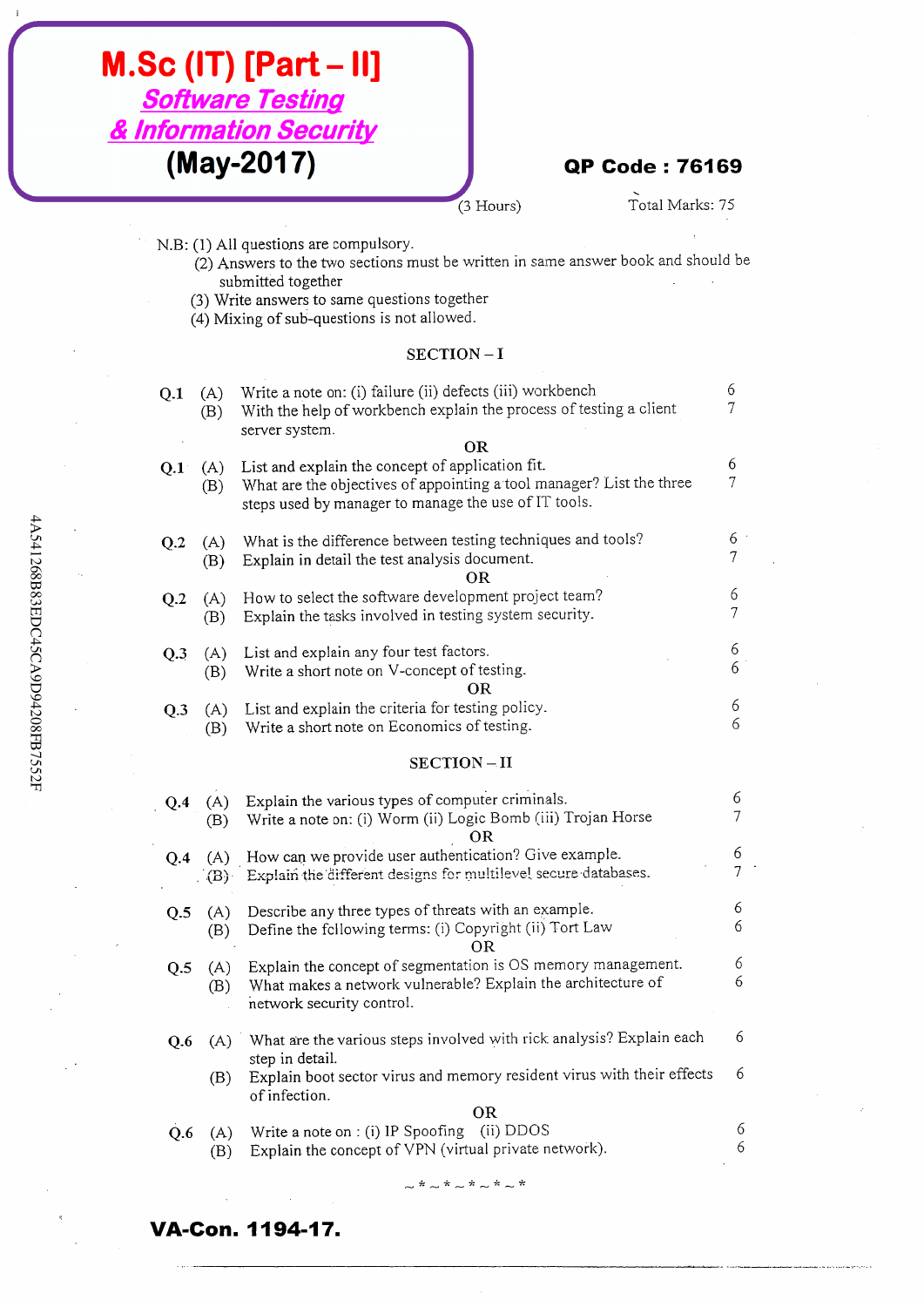| M.Sc (IT) [Part – II]          |
|--------------------------------|
| <b>Artificial Intelligence</b> |
| <b>And Robotics</b>            |
| $(May-2017)$                   |

# **Q.P. Code :11077**

### **[Time: Three Hours]** *Department* **of the Marks:75]**

- 3. Write answers to same questions together.
- 4. Mixing of sub-questions is not allowed.

#### **SECTION - I**

|            |     | Q.P. Code:11077<br><b>And Robotics</b>                                                                                                                                                          |                |
|------------|-----|-------------------------------------------------------------------------------------------------------------------------------------------------------------------------------------------------|----------------|
|            |     | (May-2017)<br>[Time: Three Hours]                                                                                                                                                               | [Marks:75]     |
|            |     | Please check whether you have got the right question paper.                                                                                                                                     |                |
|            |     | N.B: 1. All questions are compulsory.<br>2. Answers to the two sections must be written in same answer book and should be submitted<br>together<br>3. Write answers to same questions together. |                |
|            |     | 4. Mixing of sub-questions is not allowed.                                                                                                                                                      |                |
|            |     | SECTION - 1                                                                                                                                                                                     |                |
| Q.1. a.    |     | What is Internal Representation? State its characteristics.<br>b. Explain SETQ and LET w.r.t. LISP.                                                                                             | 6<br>7         |
|            |     | <b>OR</b>                                                                                                                                                                                       |                |
| Q.1.       | а.  | Explain the various Inference Rules of Predicate Calculus.<br>b. Explain LAMBDA functions in LISP giving examples.                                                                              | 6<br>7         |
| Q.2. a.    |     | Give the basic classification of Neural Network Models.                                                                                                                                         | 6              |
|            | b.  | Explain how to define and use recursive functions in LISP.<br><b>OR</b>                                                                                                                         | $\overline{7}$ |
| Q.2. a.    |     | Explain how to define and use structures in LISP.<br>b. Explain the common signal functions in Neural Networks.                                                                                 | 6              |
|            |     |                                                                                                                                                                                                 |                |
| Q.3. a.    | b.  | Write a short note on Roullete Wheel Selection.<br>Explain the working of a Genetic Algorithm.<br>OR                                                                                            | 6<br>6         |
| Q.3. a.    |     | State the various applications if Genetic Algorithms.                                                                                                                                           | 6              |
|            |     | b. Explain the various stages of a KDD process.                                                                                                                                                 | 6              |
|            |     | <b>SECTION - II</b>                                                                                                                                                                             |                |
|            |     | Q.4. a. How are robots classified? Explain the following classification based on Motion control.<br>i)Pick and place robots                                                                     | 6              |
|            |     | ii) Point to point robots<br>iii)Continuous Path                                                                                                                                                |                |
|            |     | b. Differentiate between Hard automation and Soft automation.<br>-OR                                                                                                                            | 7              |
| $Q.4 - a.$ |     | Explain the Screw Transformation matrix. What is a screw pitch.                                                                                                                                 | 6              |
|            |     | b. What is a D-H algorithm? Explain the Pass 1 and Pass 2 of a 4-axis planar articulated robot. 7                                                                                               |                |
| Q.5.       | ≷a∂ | Explain the role of Tool Configuration vector in inverse kinematics of robots.<br>b. "Dexterous work envelope is smaller than total work envelope". Justify.                                    | 6<br>6         |
| $Q.5.$ a.  |     | OR<br>Define path planning and trajectory planning with examples.<br>b. Describe in brief the different types of workspace fixtures used in the robot manipulation 6                            |                |
|            |     | task.                                                                                                                                                                                           |                |
|            |     | (P.T.O)                                                                                                                                                                                         |                |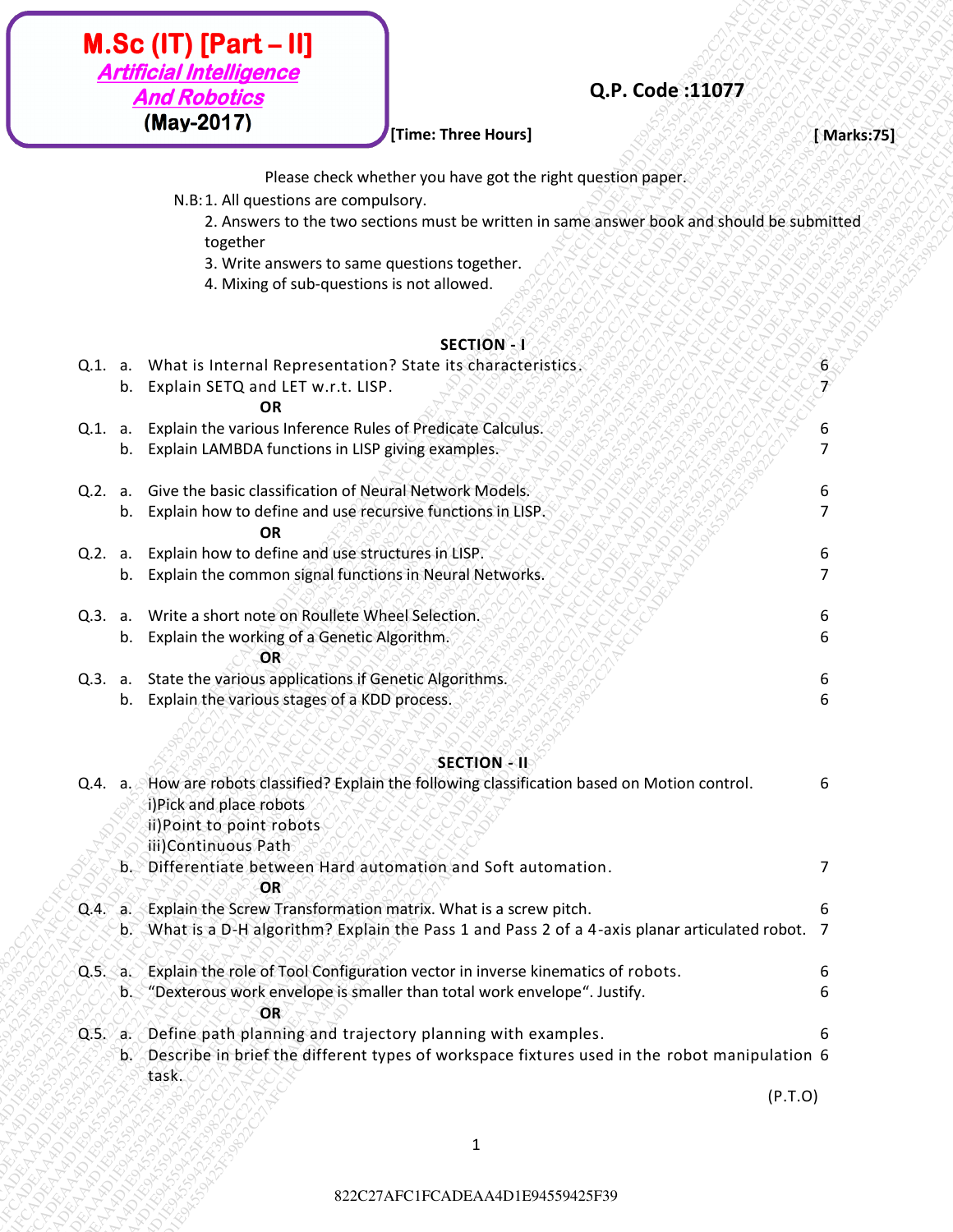## **Q.P. Code :11077**

- **Q.6. a. Explain the edge Detection algorithm.** And the set of the set of the set of  $\mathcal{S}(\mathcal{S},\mathcal{S})$
- 822C27AFC1FCADEAA4D1E94559425F39822C27AFC1FCADEAA4D1E94559425F39822C27AFC1FCADEAA4D1E94559425F39822C27AFC1FCADEAA4D1E94559425F39822C27AFC1FCADEAA4D1E94559425F39822C27AFC1FCADEAA4D1E94559425F39 822C27AFC1FCADEAA4D1E94559425F39822C27AFC1FCADEAA4D1E94559425F39822C27AFC1FCADEAA4D1E94559425F39822C27AFC1FCADEAA4D1E94559425F39822C27AFC1FCADEAA4D1E94559425F39822C27AFC1FCADEAA4D1E94559425F39 822C27AFC1FCADEAA4D1E94559425F39822C27AFC1FCADEAA4D1E94559425F39822C27AFC1FCADEAA4D1E94559425F39822C27AFC1FCADEAA4D1E94559425F39822C27AFC1FCADEAA4D1E94559425F39822C27AFC1FCADEAA4D1E94559425F39 822C27AFC1FCADEAA4D1E94559425F39822C27AFC1FCADEAA4D1E94559425F39822C27AFC1FCADEAA4D1E94559425F39822C27AFC1FCADEAA4D1E94559425F39822C27AFC1FCADEAA4D1E94559425F39822C27AFC1FCADEAA4D1E94559425F39 822C27AFC1FCADEAA4D1E94559425F39822C27AFC1FCADEAA4D1E94559425F39822C27AFC1FCADEAA4D1E94559425F39822C27AFC1FCADEAA4D1E94559425F39822C27AFC1FCADEAA4D1E94559425F39822C27AFC1FCADEAA4D1E94559425F39  $\begin{bmatrix}\n 0.5 & \text{Equation: } \end{bmatrix}\n \begin{bmatrix}\n 0.7 & \text{Code-11677} \end{bmatrix}\n \begin{bmatrix}\n 0.7 & \text{Code-11677} \end{bmatrix}\n \begin{bmatrix}\n 0.7 & \text{Code-11677} \end{bmatrix}\n \begin{bmatrix}\n 0.7 & \text{Code-11677} \end{bmatrix}\n \begin{bmatrix}\n 0.7 & \text{Code-11677} \end{bmatrix}\n \begin{bmatrix}\n 0.7 & \text{Code-11677} \end{bmatrix}\n \begin{bmatrix}\n$  $\begin{bmatrix}\n 0.5 & \text{Equation: } \end{bmatrix}\n \begin{bmatrix}\n 0.7 & \text{Code-11677} \end{bmatrix}\n \begin{bmatrix}\n 0.7 & \text{Code-11677} \end{bmatrix}\n \begin{bmatrix}\n 0.7 & \text{Code-11677} \end{bmatrix}\n \begin{bmatrix}\n 0.7 & \text{Code-11677} \end{bmatrix}\n \begin{bmatrix}\n 0.7 & \text{Code-11677} \end{bmatrix}\n \begin{bmatrix}\n 0.7 & \text{Code-11677} \end{bmatrix}\n \begin{bmatrix}\n$  $\begin{bmatrix}\n 0.5 & \text{Equation: } \end{bmatrix}\n \begin{bmatrix}\n 0.7 & \text{Code-11677} \end{bmatrix}\n \begin{bmatrix}\n 0.7 & \text{Code-11677} \end{bmatrix}\n \begin{bmatrix}\n 0.7 & \text{Code-11677} \end{bmatrix}\n \begin{bmatrix}\n 0.7 & \text{Code-11677} \end{bmatrix}\n \begin{bmatrix}\n 0.7 & \text{Code-11677} \end{bmatrix}\n \begin{bmatrix}\n 0.7 & \text{Code-11677} \end{bmatrix}\n \begin{bmatrix}\n$  $\begin{bmatrix}\n 0.5 & \text{Equation: } \end{bmatrix}\n \begin{bmatrix}\n 0.7 & \text{Code-11677} \end{bmatrix}\n \begin{bmatrix}\n 0.7 & \text{Code-11677} \end{bmatrix}\n \begin{bmatrix}\n 0.7 & \text{Code-11677} \end{bmatrix}\n \begin{bmatrix}\n 0.7 & \text{Code-11677} \end{bmatrix}\n \begin{bmatrix}\n 0.7 & \text{Code-11677} \end{bmatrix}\n \begin{bmatrix}\n 0.7 & \text{Code-11677} \end{bmatrix}\n \begin{bmatrix}\n$  $\begin{bmatrix}\n 0.5 & \text{Equation: } \end{bmatrix}\n \begin{bmatrix}\n 0.7 & \text{Code-11677} \end{bmatrix}\n \begin{bmatrix}\n 0.7 & \text{Code-11677} \end{bmatrix}\n \begin{bmatrix}\n 0.7 & \text{Code-11677} \end{bmatrix}\n \begin{bmatrix}\n 0.7 & \text{Code-11677} \end{bmatrix}\n \begin{bmatrix}\n 0.7 & \text{Code-11677} \end{bmatrix}\n \begin{bmatrix}\n 0.7 & \text{Code-11677} \end{bmatrix}\n \begin{bmatrix}\n$  $\begin{bmatrix}\n 0.5 & \text{Equation: } \end{bmatrix}\n \begin{bmatrix}\n 0.7 & \text{Code-11677} \end{bmatrix}\n \begin{bmatrix}\n 0.7 & \text{Code-11677} \end{bmatrix}\n \begin{bmatrix}\n 0.7 & \text{Code-11677} \end{bmatrix}\n \begin{bmatrix}\n 0.7 & \text{Code-11677} \end{bmatrix}\n \begin{bmatrix}\n 0.7 & \text{Code-11677} \end{bmatrix}\n \begin{bmatrix}\n 0.7 & \text{Code-11677} \end{bmatrix}\n \begin{bmatrix}\n$  $\begin{bmatrix}\n 0.5 & \text{Equation: } \end{bmatrix}\n \begin{bmatrix}\n 0.7 & \text{Code-11677} \end{bmatrix}\n \begin{bmatrix}\n 0.7 & \text{Code-11677} \end{bmatrix}\n \begin{bmatrix}\n 0.7 & \text{Code-11677} \end{bmatrix}\n \begin{bmatrix}\n 0.7 & \text{Code-11677} \end{bmatrix}\n \begin{bmatrix}\n 0.7 & \text{Code-11677} \end{bmatrix}\n \begin{bmatrix}\n 0.7 & \text{Code-11677} \end{bmatrix}\n \begin{bmatrix}\n$  $\begin{bmatrix}\n 0.5 & \text{Equation: } \end{bmatrix}\n \begin{bmatrix}\n 0.7 & \text{Code-11677} \end{bmatrix}\n \begin{bmatrix}\n 0.7 & \text{Code-11677} \end{bmatrix}\n \begin{bmatrix}\n 0.7 & \text{Code-11677} \end{bmatrix}\n \begin{bmatrix}\n 0.7 & \text{Code-11677} \end{bmatrix}\n \begin{bmatrix}\n 0.7 & \text{Code-11677} \end{bmatrix}\n \begin{bmatrix}\n 0.7 & \text{Code-11677} \end{bmatrix}\n \begin{bmatrix}\n$ 822C27AFC1FCADEAA4D1E94559425F39822C27AFC1FCADEAA4D1E94559425F39822C27AFC1FCADEAA4D1E94559425F39822C27AFC1FCADEAA4D1E94559425F39822C27AFC1FCADEAA4D1E94559425F39822C27AFC1FCADEAA4D1E94559425F39 822C27AFC1FCADEAA4D1E94559425F39822C27AFC1FCADEAA4D1E94559425F39822C27AFC1FCADEAA4D1E94559425F39822C27AFC1FCADEAA4D1E94559425F39822C27AFC1FCADEAA4D1E94559425F39822C27AFC1FCADEAA4D1E94559425F39  $\begin{bmatrix}\n 0.5 & k & 0.7 & 0.8 & k & 0.9 & 0.9 & k & 0.9 & k & 0.9 & k & 0.9 & k & 0.9 & k & 0.9 & k & 0.9 & k & 0.9 & k & 0.9 & k & 0.9 & k & 0.9 & k & 0.9 & k & 0.9 & k & 0.9 & k & 0.9 & k & 0.9 & k &$ 822C27AFC1FCADEAA4D1E94559425F39822C27AFC1FCADEAA4D1E94559425F39822C27AFC1FCADEAA4D1E94559425F39822C27AFC1FCADEAA4D1E94559425F39822C27AFC1FCADEAA4D1E94559425F39822C27AFC1FCADEAA4D1E94559425F39 822C27AFC1FCADEAA4D1E94559425F39822C27AFC1FCADEAA4D1E94559425F39822C27AFC1FCADEAA4D1E94559425F39822C27AFC1FCADEAA4D1E94559425F39822C27AFC1FCADEAA4D1E94559425F39822C27AFC1FCADEAA4D1E94559425F39 822C27AFC1FCADEAA4D1E94559425F39822C27AFC1FCADEAA4D1E94559425F39822C27AFC1FCADEAA4D1E94559425F39822C27AFC1FCADEAA4D1E94559425F39822C27AFC1FCADEAA4D1E94559425F39822C27AFC1FCADEAA4D1E94559425F39 822C27AFC1FCADEAA4D1E94559425F39822C27AFC1FCADEAA4D1E94559425F39822C27AFC1FCADEAA4D1E94559425F39822C27AFC1FCADEAA4D1E94559425F39822C27AFC1FCADEAA4D1E94559425F39822C27AFC1FCADEAA4D1E94559425F39 b. Write a short note on joint interpolation trajectory planning method.  $8888888886$  **OR**

----------------------------------

- **Q.6. a. Explain numerically controlled machine.**  $\mathcal{S}(\mathcal{S}, \mathcal{S}, \mathcal{S})$  and  $\mathcal{S}(\mathcal{S}, \mathcal{S})$ 
	- b. Write a short note on Robot dynamics.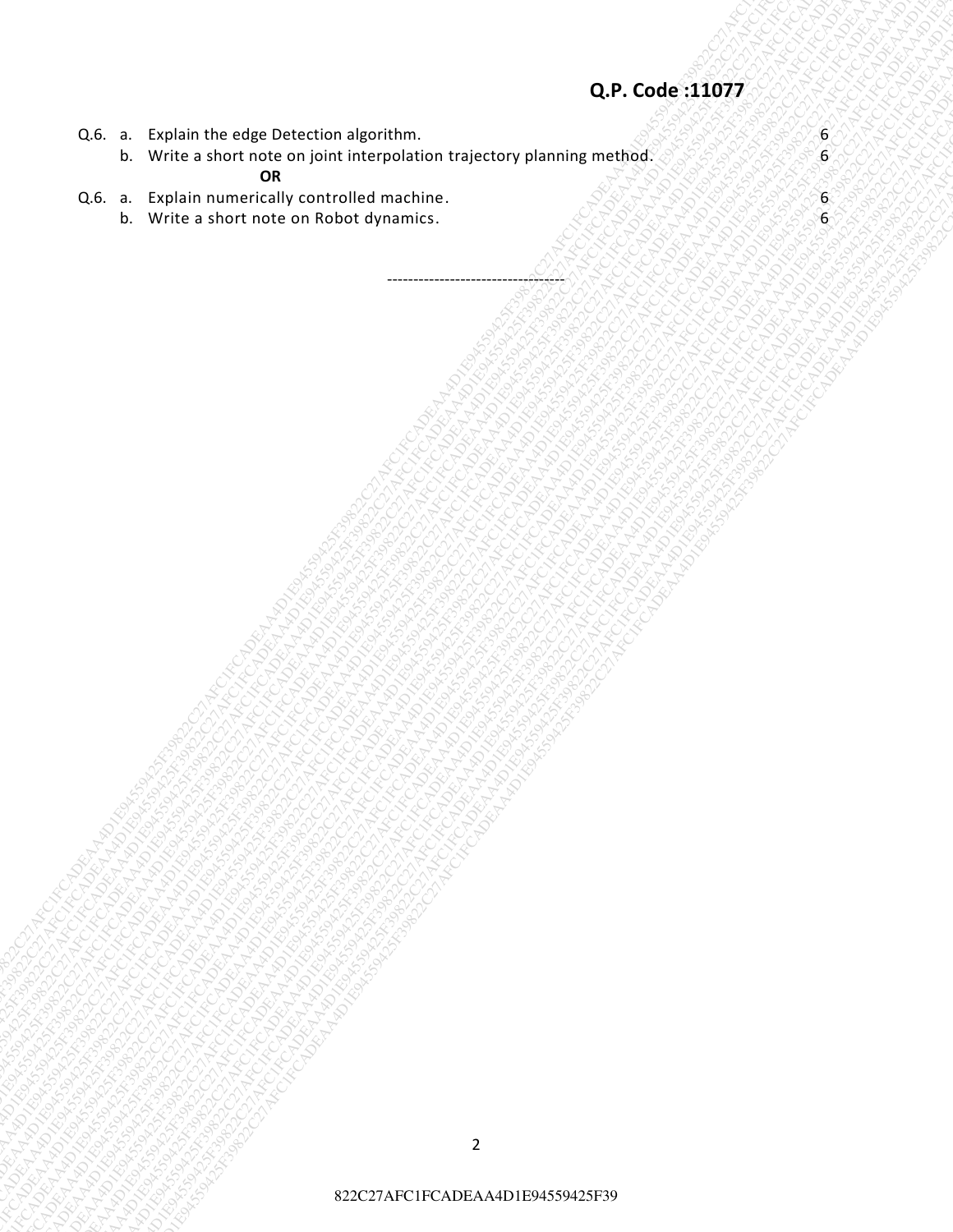| & Neural Networks & Fuzzy<br>(May-2017)<br>[Time: 3 Hours]<br>Please check whether you have got the right question paper.<br>1. All questions are compulsory<br>$N.B$ :<br>2. Answer to the two sections must be written in same answer book and should be<br>submitted together<br>Write answer to same questions together<br>3.<br>Mixing of sub-questions is not allowed.<br>4.<br><b>SECTION-I</b><br>Q.1 (A) Write a short note on agents that are artificially intelligent.<br>(B) Write a short note on "First order Logic"<br><b>OR</b><br>Define Artificial intelligent. Mention its applications in academics.<br>Q.1(A)<br>(B) Explain the structure of an intelligent agent?<br>What is an expert system shell?<br>$Q.2$ (A)<br>(B) What are quantifiers in Predicate calculus? Explain with example.<br>OR<br>Explain 8 queen problem with its possible solution diagram.<br>Q.2(A)<br>(B) Write a note on Best first Search in context to A* algorithm.<br>Q.3 (A) Write a short note on "The Wumpus World environment".<br>(B) State and explain unsupervised learning with examples.<br>OR<br>Explain knowledge acquisition in brief.<br>Q.3<br>(A)<br>(B) Write a note on Thinking Humanly - a cognitive model approach.<br><b>SECTION-II</b><br>Explain RBF network.<br>Q.4<br>(A)<br>(B) What is a Perceptron? Mention about perceptron convergence theorem. | [ Marks:75]<br>06<br>07<br>06<br>07<br>06<br>07<br>06 |
|---------------------------------------------------------------------------------------------------------------------------------------------------------------------------------------------------------------------------------------------------------------------------------------------------------------------------------------------------------------------------------------------------------------------------------------------------------------------------------------------------------------------------------------------------------------------------------------------------------------------------------------------------------------------------------------------------------------------------------------------------------------------------------------------------------------------------------------------------------------------------------------------------------------------------------------------------------------------------------------------------------------------------------------------------------------------------------------------------------------------------------------------------------------------------------------------------------------------------------------------------------------------------------------------------------------------------------------------------------------------------------|-------------------------------------------------------|
|                                                                                                                                                                                                                                                                                                                                                                                                                                                                                                                                                                                                                                                                                                                                                                                                                                                                                                                                                                                                                                                                                                                                                                                                                                                                                                                                                                                 |                                                       |
|                                                                                                                                                                                                                                                                                                                                                                                                                                                                                                                                                                                                                                                                                                                                                                                                                                                                                                                                                                                                                                                                                                                                                                                                                                                                                                                                                                                 |                                                       |
|                                                                                                                                                                                                                                                                                                                                                                                                                                                                                                                                                                                                                                                                                                                                                                                                                                                                                                                                                                                                                                                                                                                                                                                                                                                                                                                                                                                 |                                                       |
|                                                                                                                                                                                                                                                                                                                                                                                                                                                                                                                                                                                                                                                                                                                                                                                                                                                                                                                                                                                                                                                                                                                                                                                                                                                                                                                                                                                 |                                                       |
|                                                                                                                                                                                                                                                                                                                                                                                                                                                                                                                                                                                                                                                                                                                                                                                                                                                                                                                                                                                                                                                                                                                                                                                                                                                                                                                                                                                 |                                                       |
|                                                                                                                                                                                                                                                                                                                                                                                                                                                                                                                                                                                                                                                                                                                                                                                                                                                                                                                                                                                                                                                                                                                                                                                                                                                                                                                                                                                 | 07                                                    |
|                                                                                                                                                                                                                                                                                                                                                                                                                                                                                                                                                                                                                                                                                                                                                                                                                                                                                                                                                                                                                                                                                                                                                                                                                                                                                                                                                                                 | 06<br>06                                              |
|                                                                                                                                                                                                                                                                                                                                                                                                                                                                                                                                                                                                                                                                                                                                                                                                                                                                                                                                                                                                                                                                                                                                                                                                                                                                                                                                                                                 | 06<br>06                                              |
|                                                                                                                                                                                                                                                                                                                                                                                                                                                                                                                                                                                                                                                                                                                                                                                                                                                                                                                                                                                                                                                                                                                                                                                                                                                                                                                                                                                 | 06<br>07                                              |
| OR<br>Q.4 (A) Write a note on Knowledge representation.<br>Write a note on McCulloch and Pitts neuron.<br>(B)                                                                                                                                                                                                                                                                                                                                                                                                                                                                                                                                                                                                                                                                                                                                                                                                                                                                                                                                                                                                                                                                                                                                                                                                                                                                   | 06<br>07                                              |
| Q.5 (A) Explain XOR problem in Neural networks.<br>(B) Explain Fuzzy Logic with one examples.                                                                                                                                                                                                                                                                                                                                                                                                                                                                                                                                                                                                                                                                                                                                                                                                                                                                                                                                                                                                                                                                                                                                                                                                                                                                                   | 06<br>06                                              |
| <b>OR</b><br>Q.5 (A) Write a note on Feature detection in neural network<br>(B) State any 2 signal functions and explain.                                                                                                                                                                                                                                                                                                                                                                                                                                                                                                                                                                                                                                                                                                                                                                                                                                                                                                                                                                                                                                                                                                                                                                                                                                                       | 06<br>06                                              |
| Q.6 (A) Explain Baye's theorem.<br>(B) Why do we use diffuzzification?<br><b>OR</b>                                                                                                                                                                                                                                                                                                                                                                                                                                                                                                                                                                                                                                                                                                                                                                                                                                                                                                                                                                                                                                                                                                                                                                                                                                                                                             | 06<br>06                                              |
| Q.6 (A) Explain any 2 architectures of neural networks.<br>(B) Explain the least mean square method.                                                                                                                                                                                                                                                                                                                                                                                                                                                                                                                                                                                                                                                                                                                                                                                                                                                                                                                                                                                                                                                                                                                                                                                                                                                                            | 06<br>06                                              |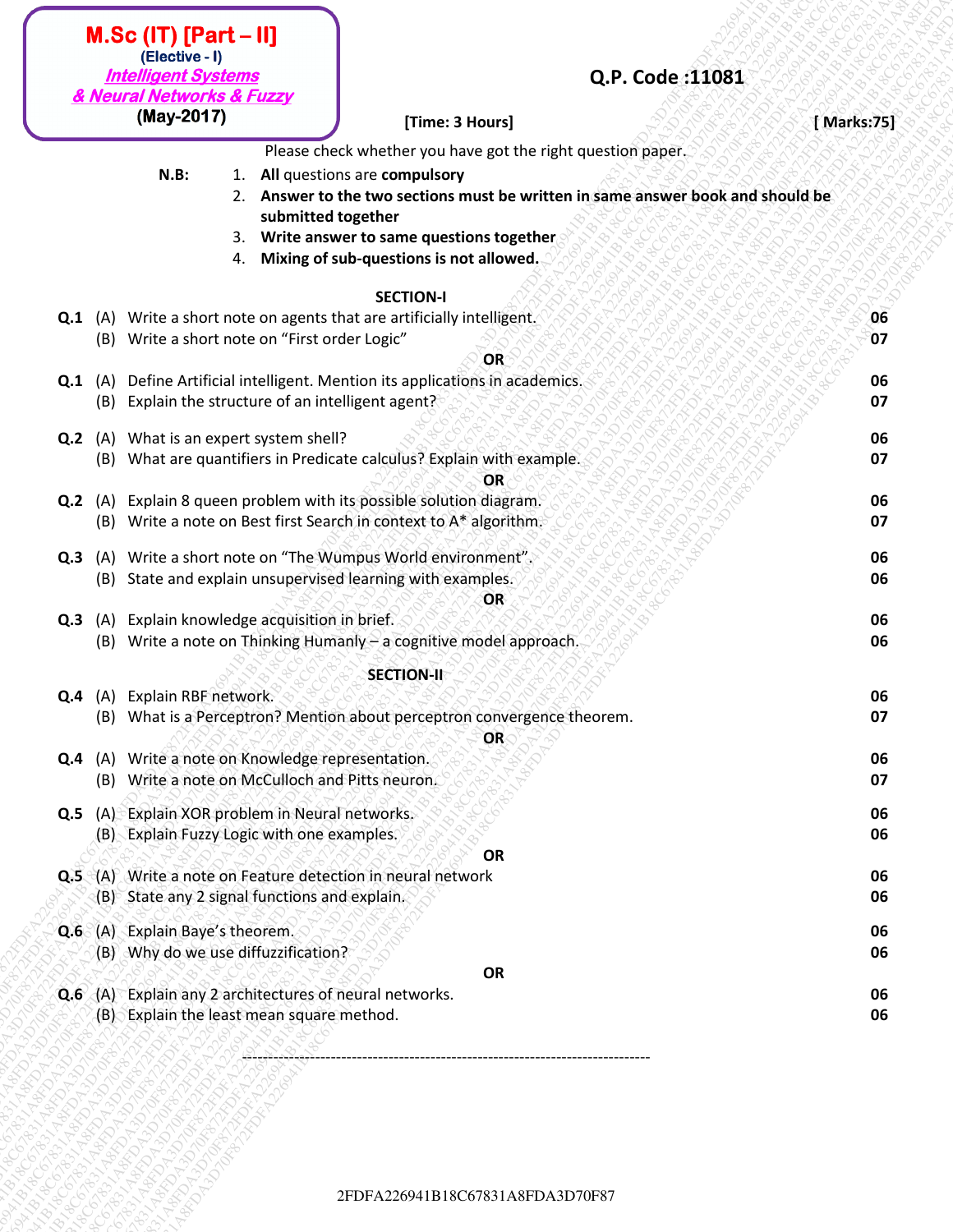| (May-2017)<br>[Time: 3 Hours]                                                                                                                                                                                                                                                                                                        |            |
|--------------------------------------------------------------------------------------------------------------------------------------------------------------------------------------------------------------------------------------------------------------------------------------------------------------------------------------|------------|
|                                                                                                                                                                                                                                                                                                                                      | [Marks:75] |
| Please check whether you have got the right question paper.<br>1. All questions are compulsory.<br>$N.B$ :<br>2. Answers to the two sections must be written in same answer book and should be<br>submitted together<br>Write answers to same questions together<br>3.<br>Mixing of sub-questions is not allowed.<br>4.<br>SECTION-I |            |
| Q.1 (A) What is multimedia? Explain application in the field of entertainment.                                                                                                                                                                                                                                                       | 06         |
| (B) Write a short note on QOS.<br><b>OR</b>                                                                                                                                                                                                                                                                                          | 07         |
| Q.1 (A) Define the following terms:<br>Synchronization<br>i.<br>ii.<br>Noise<br>iii.<br>Jitter                                                                                                                                                                                                                                       | 06         |
| (B) Explain with the interaction between Multimedia services framework objects and client with the help of a<br>diagram.                                                                                                                                                                                                             | 07         |
| Q.2 (A) Explain the following terms:<br>Snap back time<br>i.<br>ii.<br>Frame rate<br>iii.<br>Aspect ratio                                                                                                                                                                                                                            | 06         |
| (B) List and explain barriers to the widespread use and success of authoring and presentation system.<br>OR-                                                                                                                                                                                                                         | 07         |
| Q.2 (A) Write a short note on QMF format.<br>(B) Write a short note on the BISDN reference model.                                                                                                                                                                                                                                    | 06<br>07   |
| Q.3 (A) What is XIE? Explain with diagram.<br>(B) Write a short note on abilities of an intelligent multimedia systems.<br>OR                                                                                                                                                                                                        | 06<br>06   |
| Q.3 (A) Explain the difference between additive and subtractive color mixing.<br>(B) Write a short note on MIDI.                                                                                                                                                                                                                     | 06<br>06   |
| <b>SECTION-II</b>                                                                                                                                                                                                                                                                                                                    |            |
| Q.4 (A) What is interface? Compare interface and class.<br>(B) Explain how Vectors are different from Array.<br>OR                                                                                                                                                                                                                   | 06<br>07   |
| Q.4 (A) Write note on object oriented middleware.<br>(B) Explain MIB in detail.                                                                                                                                                                                                                                                      | 06<br>07   |
| Q.5 (A) State and explain different RPC paradigms.<br>(B) Write short note on Serialization.<br>OR                                                                                                                                                                                                                                   | 06<br>06   |
| Q.5 (A) Explain TCP/IP protocol suite.<br>(B) Write note on MVC system.                                                                                                                                                                                                                                                              | 06<br>06   |
| $\mathbf{1}$                                                                                                                                                                                                                                                                                                                         | [P.T.O]    |
| 4E21DEFB9D6DC36590CFF89B87522F45                                                                                                                                                                                                                                                                                                     |            |